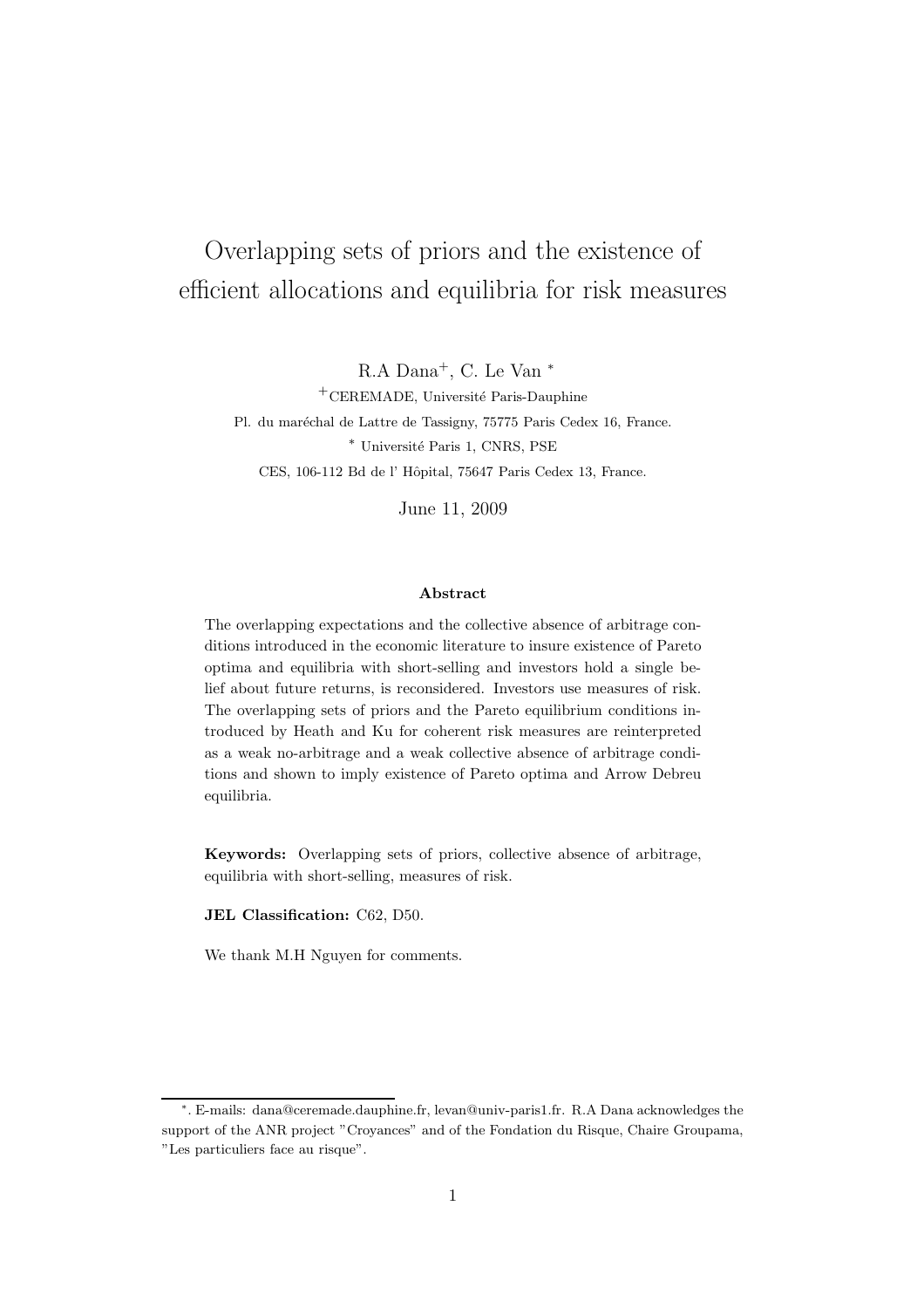# 1 Introduction

The problem of the existence and characterization of Pareto optima and equilibria in markets with short-selling, has recently been addressed by Barrieu and El Karoui [4], Jouini et al [14], Filipovic and Kupper [8] and Burgert and Rüschendorf [6] for convex measures of risk in infinite markets. Existence of an equilibrium for finite markets with short-selling is an old problem in the economic literature. It has first been considered in the early seventies by Grandmont [10], Hart [12] and Green [11] since Debreu's standard theorems on existence of equilibrium could not be applied, investors' sets of portfolios being unbounded below. In these early papers, investors were assumed to hold a single homogeneous or heterogeneous probabilistic belief and be von Neumann-Morgenstern risk averse utility maximizers. Two sufficient conditions for existence of an equilibrium were given:

- the *overlapping expectations* condition which expresses that investors are sufficiently similar in their beliefs and risk tolerances so that there exists a non empty set of prices (*the no-arbitrage prices*) for which no agent can make costless unbounded utility nondecreasing purchases

-*the no unbounded utility arbitrage* condition, a collective absence of arbitrage condition, which requires that investors do not engage in mutually compatible, utility nondecreasing trades.

These conditions have later been weakened and shown to be equivalent under adequate conditions and under further assumptions, necessary for existence of equilibrium (see e.g. Page [17], Page and Wooders [19]). They have been generalized to abstract economies (see Werner [22] and Nielsen [15]). Other sufficient conditions were give. For a review of the subject in finite dimension, see Allouch et al [1], Dana et al [7], Page [16],[18]. The theory has also been developed for infinite markets but the conditions given above do not generalize to the infinite dimension (see for example Brown and Werner [5]) and it is in general difficult to provide sufficient conditions on the primitives of an economy to have an equilibrium.

This paper provides sufficient conditions for existence of Pareto optima and equilibria when agents use convex measures of risk in *finite markets with shortselling*. In contrast, with the papers of Barrieu and El Karoui [4] who deal with families of  $\rho$ -dilated risk measures and Jouini et al [14] who consider law invariant convex monetary utilities, it makes no specific assumptions on the risk measures. However it assumes that there is a finite number of states of the world and uses finite dimensional convex analysis techniques. It builds on one hand, on the economic literature on equilibrium with short-selling and on the other hand on a paper by Heath and Ku [13]. Heath and Ku introduced a condition now on denoted *HKPE* that they called the *Pareto equilibrium* condition which requires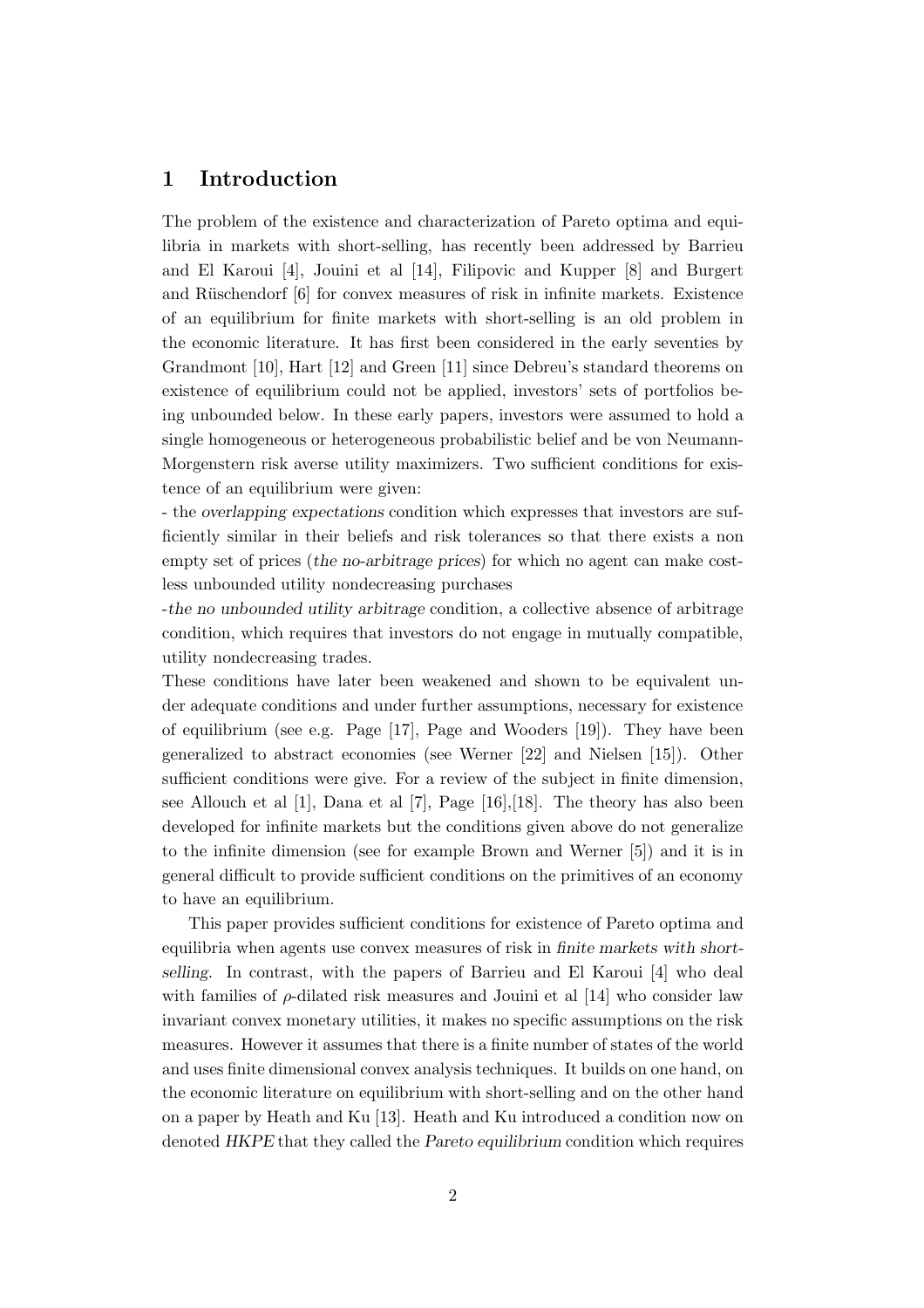that if investors do engage in mutually compatible, utility nondecreasing trades, then those trades do not increase their utilities. They showed, for a subclass of measures of risk, the equivalence between *HKPE* and an *overlapping sets of priors* condition (see their proposition 4.2). They however did not address the question of existence of Pareto optima and equilibria. This paper makes two main contributions. The first is to relate Heath and Ku's *HKPE* and overlapping sets of priors condition to a weakening of the no unbounded utility arbitrage condition, and to a weakening of the no-arbitrage price condition mentionned above. The second is to show that these conditions are sufficient conditions for existence of Pareto optima and Arrow Debreu equilibria. Two types of proof are provided, one uses the sup-convolution, the other applies standard results in the theory of equilibrium with short-selling. Following Heath and Ku, the case of constraints is also considered.

The paper is organized as follows. Section 2 presents the model and recall standard concepts in equilibrium theory. Section 3 contains the main results of the paper, the equivalence between *HKPE* and an overlapping sets of priors condition. These conditions are then shown to be sufficient for existence of an efficient allocation. Necessary conditions for existence of an efficient allocation are then given as well as a first proof of existence by the sup-convolution approach. Section 4 relates Heath and Ku's paper and the theory of arbitrage. Another proof of existence of efficient allocations and equilibria based on classical economic theory theorems is provided. Section 5 deals with the case of constraints on trades.

## 2 The model

We consider a standard Arrow-Debreu model of complete contingent security markets. There are two dates, 0 and 1. At date 0, there is uncertainty about which state s from a state space  $\Omega = \{1, ..., k\}$  will occur at date 1. At date 0, agents trade contingent claims for date 1. The space of contingent claims is the set of random variables from  $\Omega \to \mathbb{R}$ . The random variable X which equals  $x_1$  in state 1,  $x_2$  in state 2 and  $x_k$  in state k, is identified with the vector  $X = (x_1, \ldots, x_k)$ . Let  $\Delta = \{ \pi \in \mathbb{R}^k_+ : \sum_{s=1}^k \pi_s = 1 \}$  be the probability simplex in  $\mathbb{R}^k$  and  $\pi \in \Delta$ . We note  $E_{\pi}(X) := \sum_{l=1}^k \pi_l x_l$  and for  $p \in \mathbb{R}^k$ ,  $p \cdot X := \sum_{l=1}^k p_l x_l$ .

There are m agents indexed by  $i = 1, \ldots, m$ . Agent i has an endowment  $E^i \in \mathbb{R}^k$  of contingent claims. Let  $E = \sum_{i=1}^m E^i$  denote aggregate endowment. We assume that each agent has a preference order  $\succeq_i$  over  $\mathbb{R}^k$  represented by a monetary utility function  $V^i$  where we recall that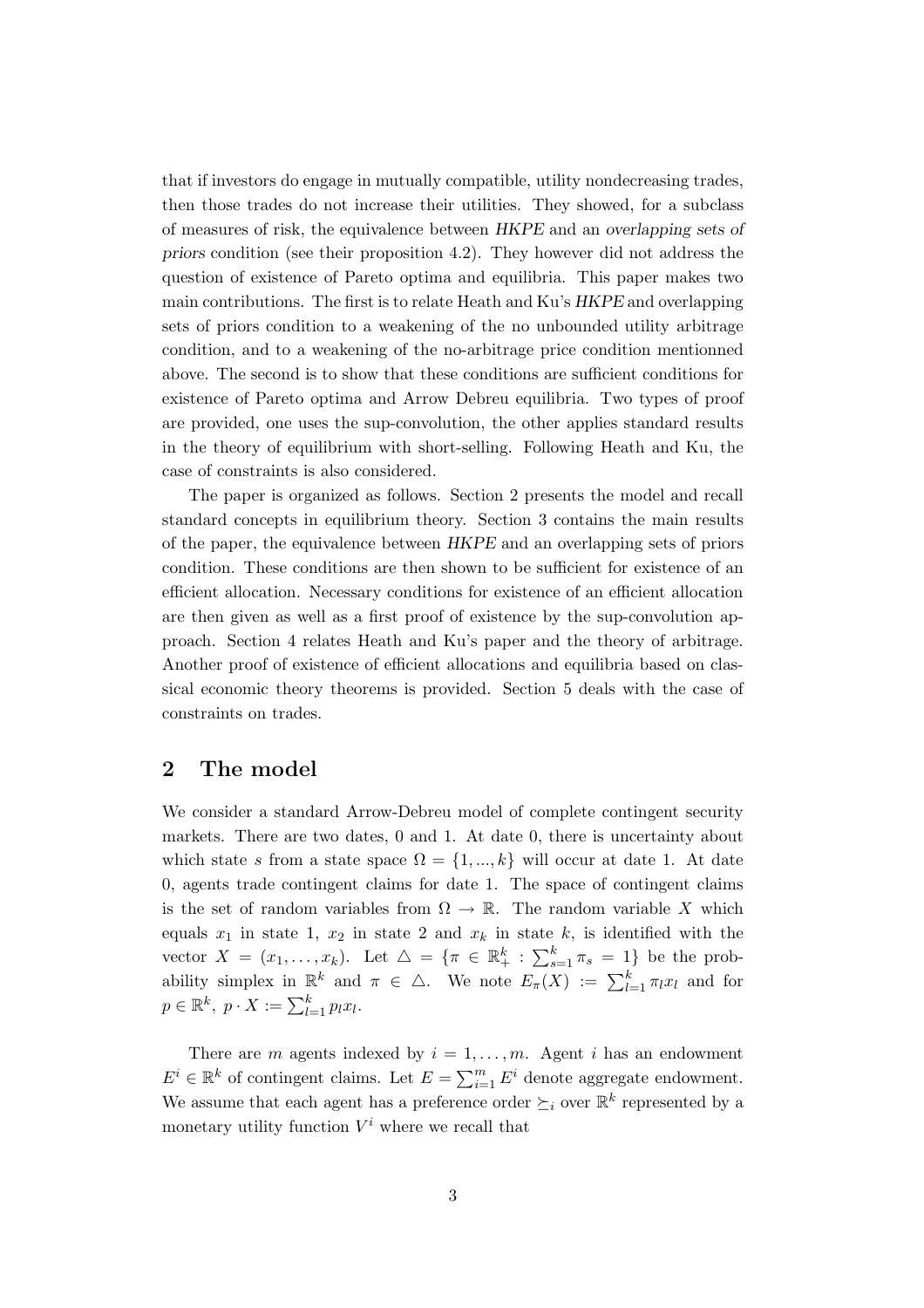**Definition 1** A function  $V : \mathbb{R}^k \to \mathbb{R}$  is a monetary utility function if it is concave monotone and has the cash invariance property

$$
V(X+C) = V(X) + C, \text{ for any } X \in \mathbb{R}^k, C \text{ constant}
$$

A positively homogeneous monetary utility function is a monetary utility function that is positively homogeneous.

Monetary utility functions can be identified with *convex measures of risk* (see Föllmer and Schied  $[9]$ ) and positively homogeneous monetary utility functions with *coherent risk measures*(see Artzner et al [2]) by defining  $\rho = -V$ . We recall that monetary utility functions have the following representation

$$
V(X) = \min_{\pi \in \triangle} E_{\pi}(X) + c(\pi)
$$
\n(1)

where

$$
c(\pi) = \sup_{X \in \mathbb{R}^k} V(X) - E_{\pi}(X) \in \mathbb{R} \cup \{ +\infty \}
$$
 (2)

which is convex, lower semi-continuous, is the conjuguate function of  $V$ . Let

$$
P = \text{dom } c = \{ \pi \in \triangle \mid c(\pi) < \infty \} \tag{3}
$$

be the set of effective priors associated with  $V$ . Clearly, we also have:

$$
V(X) = \min_{\pi \in P} E_{\pi}(X) + c(\pi)
$$
\n<sup>(4)</sup>

Positively homogeneous monetary utility functions are obtained when c is an indicator function  $\delta_P$  (in other words,  $c(\pi) = 0$  if  $\pi \in P$  and  $c(\pi) = \infty$ otherwise). In that case,  $P = {\pi \in \triangle : c(\pi) = 0}$  is a convex compact subset of  $\triangle$  and we have  $V(X) = \min_{\pi \in P} E_{\pi}(X)$ .

We next recall standard concepts in equilibrium theory. An allocation  $(X^i)_{i=1}^m \in (\mathbb{R}^k)^m$  is attainable if  $\sum_{i=1}^m X^i = E$ . A trade  $(W^i)_{i=1}^m \in (\mathbb{R}^k)^m$  is feasible if  $\sum_{i=1}^m W^i = 0$ . The set of individually rational attainable allocations A is defined by

$$
A = \left\{ (X^i)_{i=1}^m \in (\mathbb{R}^k)^m \; \mid \; \sum_{i=1}^m X^i = E \text{ and } V^i(X^i) \ge V^i(E^i) \text{ for all } i \right\}.
$$

**Definition 2** An attainable allocation  $(X^i)_{i=1}^m$  is Pareto optimal if there exists no feasible trade  $(W^i)_{i=1}^m$  such that  $V^i(X^i + W^i) \geq V_i(X_i)$  for all i with a strict inequality for some i. It is individually rational Pareto optimal if it is Pareto optimal and  $V^i(X^i) \geq V^i(E^i)$  for all i.

**Definition 3** A pair  $(X^*, p^*) \in A \times \mathbb{R}^k \setminus \{0\}$  is a contingent Arrow-Debreu equilibrium if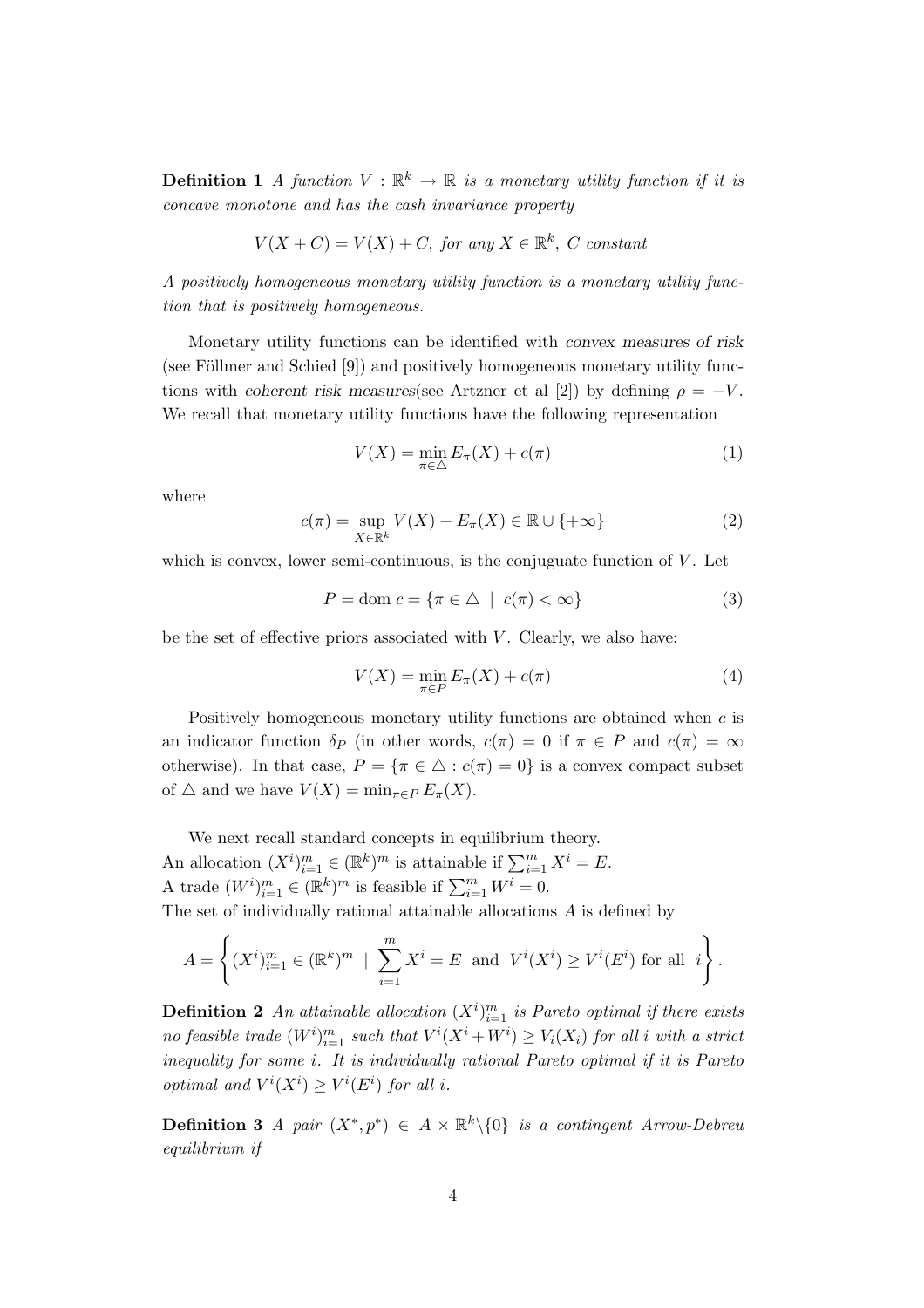- 1. for each agent i and  $X^i \in \mathbb{R}^k$ ,  $V^i(X^i) > V(X^{i*})$  implies  $p^* \cdot X^i > p^* \cdot X^{i*}$ ,
- 2. for each agent i,  $p^* \cdot X^{i*} = p^* \cdot E^i$ .

Assertions 1 and 2 express that  $X^{i*}$  solves investor's i maximization problem at price  $p^*$ . Markets clear since  $X^*$  is attainable.

We also define a weaker concept of Pareto optimality under incomplete preferences. Let  $P$  be a set of priors. Consider the following incomplete preferences on pairs  $(X, Y) \in \mathbb{R}^k \times \mathbb{R}^k$  defined by

$$
X \succeq_{P} Y \quad \text{iff} \quad E_{\pi}(X) \ge E_{\pi}(Y) \text{ for all } \pi \in P \tag{5}
$$

Given  $P = (P^i)_{i=1}^m$  a family of set of priors, an attainable allocation  $(X^i)_{i=1}^m$  is P-Pareto optimal if there exists no feasible trade  $(W^i)_{i=1}^m$  such that  $E_\pi(X^i +$  $W^i$   $\geq E_{\pi}(X_i)$  for all i and all  $\pi \in P^i$  with a strict inequality for some i and some  $\pi \in P^i$ . Equivalently:

*HKPE: there exists no feasible trade*  $(W^i)_{i=1}^m$  *such that*  $E_\pi(W^i) \geq 0$  *for all i* and all  $\pi \in P^i$  with a strict inequality for some i and some  $\pi \in P^i$ .

Hence, for m incomplete preferences defined by  $(5)$ , either HKPE is fulfilled and any attainable allocation is P-Pareto optimal or HKPE is not fulfilled and there exists no P-Pareto optimal allocation.

## 3 Existence of efficient allocations and Equilibria

Given a convex subset  $A \subseteq \mathbb{R}^p$ , the relative interior of A, ri A, is the interior which results when A is regarded as a subset of its affine hull aff A.

## 3.1 Heath and Ku's Pareto equilibrium condition

Heath and Ku [13] introduced the HKPE condition for a subclass of risk measures and called it the *Pareto equilibrium* condition. HKPE requires that if investors do engage in feasible risk nonincreasing trades, then those trades do not decrease the risk of any agent. They showed the equivalence between HKPE and the non-emptyness of the intersection of the relative interiors of agents' sets of priors (see their proposition 4.2). They however did not address the question of existence of Pareto optima and equilibria in the sense of definitions 2 and 3. The next theorem which contains the main result of the paper, may be viewed as an elaboration of Heath and Ku's [13] proposition 4.2. It establishes that HKPE is a sufficient condition for existence of a Pareto allocation or equivalently of an equilibrium for monetary utilities.

**Theorem 1** Let  $V^i$  fulfill (4) for each i. Then the following are equivalent:

1.  $\bigcap_{i} ri P^i \neq \emptyset$ ,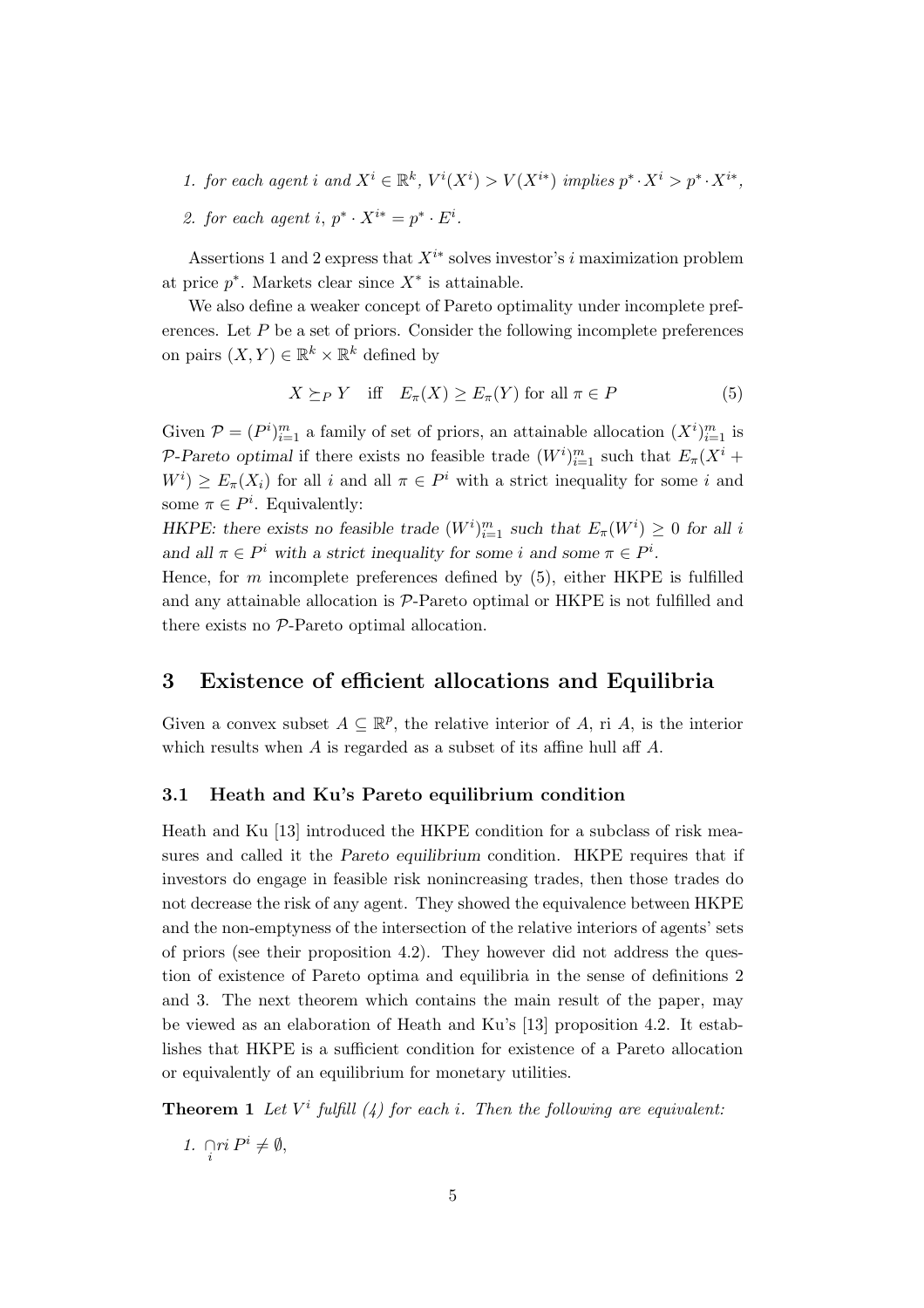- 2. there exists no feasible trade  $W^1, \ldots, W^n$ , with  $E_\pi(W^i) \geq 0$  for all  $\pi \in P^i$ and all i with a strict inequality for some i and  $\pi \in P^i$ ,
- 3. Any attainable allocation is P-Pareto optimal. Any of the previous assertions imply any of the following assertions:
- 4. there exists an individually rational Pareto optimal allocation,
- 5. there exists an equilibrium.

The equivalence between 2 and 3 follows from the definition of  $\mathcal{P}$ -Pareto optima. We next show the equivalence between 1 and 2. In the remainder of the paper, we shall provide two types of proofs for assertions 4 and 5. The first uses the sup-convolution, the second builds on general equilibrium techniques.

**Lemma 1** Let  $(P^i)_{i=1}^m$  be a family of convex sets of probabilities. Then the following are equivalent:

- 1.  $\bigcap_{i} ri P^i \neq \emptyset$ ,
- 2. there exists no feasible trade  $W^1, \ldots, W^n$ , with  $E_\pi(W^i) \geq 0$  for all  $\pi \in P^i$ and all i with a strict inequality for some i and  $\pi \in P^i$ .

**Proof**: We first have that  $\bigcap_{i} \text{r}$  if  $P^{i} \neq \emptyset$  iff cone  $\bigcap_{i} \text{r}$  i  $P^{i} \neq \emptyset$ , equivalently iff

cone 
$$
\bigcap_i \text{ri } P^i = \bigcap_i \text{cone } \text{ri}(P^i) = \bigcap_i \text{ri cone}(P^i) \neq \emptyset,
$$

the last equality following from Rockafellar's [20] corollary 6.6.1. Let  $(f^i)_{i=1}^m$ be a family of convex functions with domain ri cone  $P^i$  for  $i = 1, \ldots, m$ . From Rockafellar's [20] corollary 16.2.2, the condition  $\bigcap_i$  ri cone  $P^i \neq \emptyset$  is equivalent to the inexistence of a feasible trade  $(Z^i)_{i=1}^m$  such that

$$
\sum_{i} \sup_{\pi \in P^i, \lambda_i \ge 0} \lambda_i E_{\pi^i}(Z^i) \le 0
$$
 (6)

$$
\sum_{i} \sup_{\pi \in P^i, \lambda_i \ge 0} \lambda_i E_{\pi^i}(-Z^i) > 0 \tag{7}
$$

Since (6) is equivalent to  $E_{\pi^i}(Z^i) \leq 0$ , for all  $i$  and  $\pi \in P^i$ ,  $\bigcap_{i} \Pi^i \neq \emptyset$  is thus equivalent to the inexistence of a feasible trade  $(Z^i)_{i=1}^m$  such that  $E_{\pi^i}(Z^i) \leq$ 0, for all i and  $\pi \in P^i$  with a strict inequality for some i and  $\pi \in P^i$  which is assertion 2.

**Corollary 1** Let  $V^i$  fulfill  $(4)$  for all i and  $P^i$  be independent of i. Then there exists an individually rational Pareto optimal allocation and an equilibrium.

**Proof:** Let P denote the common set of priors. Since P is convex, ri  $P \neq \emptyset$ .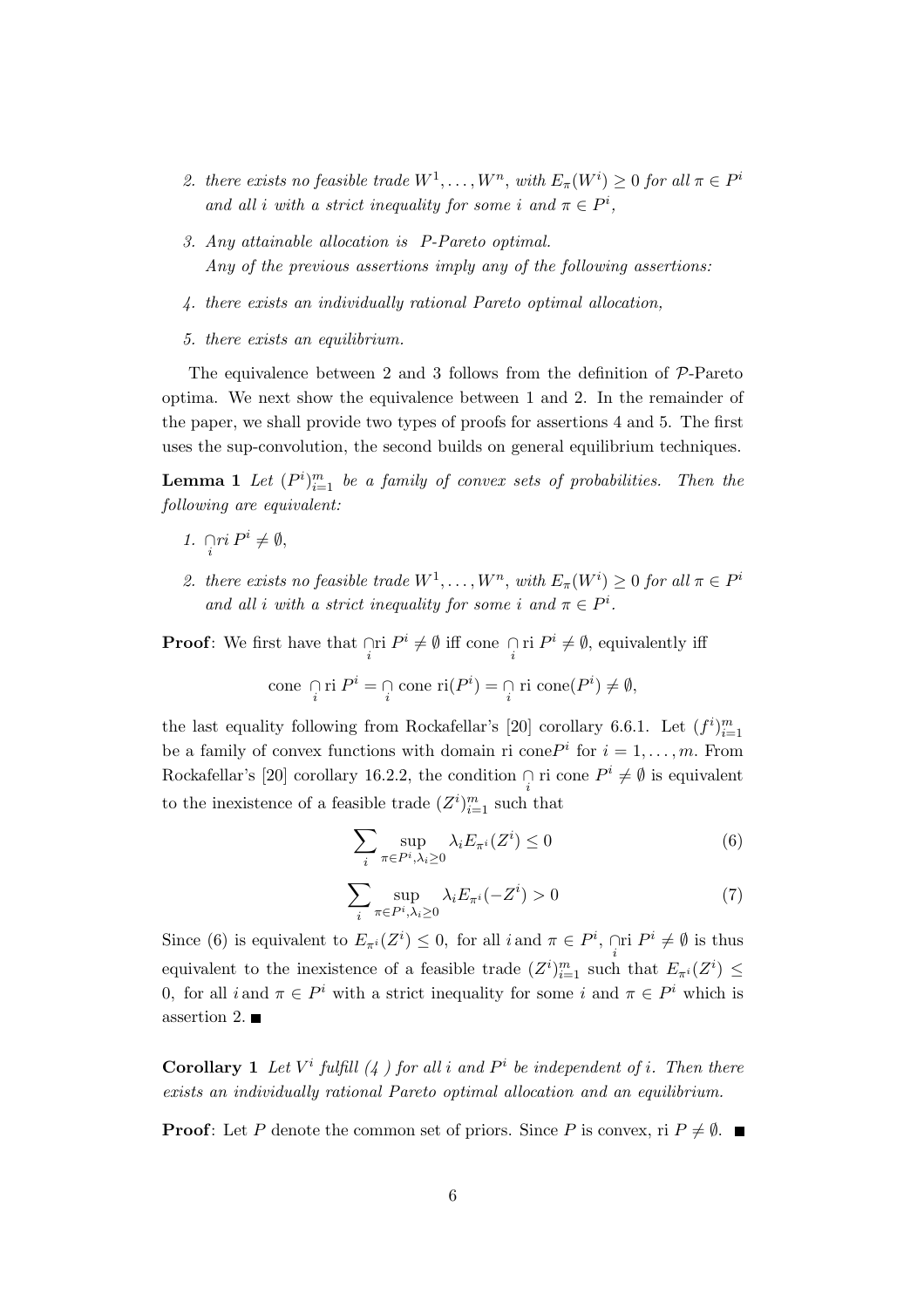#### 3.2 Necessary conditions for existence

Theorem 1 provides sufficient conditions for existence of efficient allocations (or of an equilibrium). We next give necessary conditions for existence of an efficient allocation .

**Proposition 1** Let  $V^i$  fulfill  $(4)$  for each i. If there exists an efficient allocation, then

- 1.  $\bigcap_i P^i \neq \emptyset$ ,
- 2. there exists no feasible trade  $W^1, \ldots, W^n$  fulfilling  $E_\pi(W^i) > 0$  for all  $\pi \in P^i$  and for all i.

**Proof:** To prove assertion one, if  $X^*$  is efficient, then for every i, there exists  $\lambda^i > 0$ , such that  $\cap_i \lambda^i \delta V^i(X^{i*}) \neq \emptyset$ . As  $\delta V^i(X^{i*}) \subseteq P^i$ , for each i, there exists  $\pi^i \in P^i$  such that  $\lambda^i \pi^i$  is independent of *i*. Hence  $\lambda^i$  and  $\pi^i$  are independent of i and  $\pi \in \bigcap_i P^i \neq \emptyset$  as was to be proven. To show the second, if there exists a feasible trade  $W^1, \ldots, W^n$  fulfilling  $E_\pi(W^i) > 0$  for all  $\pi \in P^i$  and for all i, then  $V^{i}(X^{i} + W^{i}) > V^{i}(X^{i})$  for all i contradicting the existence of an efficient allocation  $\blacksquare$ 

- **Remark 1** 1. Assertions 1 and 2 of proposition 1 are weaker than assertions 1 and 2 of theorem 1.
	- 2. If  $V^i$  is coherent for any i, then  $P^i$  is convex compact for any i. From Samet [21], assertions 1 and 2 of proposition 1 are then equivalent.

Let us consider the expected utility case with a common prior.

**Corollary 2** Let  $V^i$  fulfill  $(4)$  for each i. Let  $P^i = {\pi^i}$  for all i. Then there exists an equilibrium if and only if  $\pi^i$  is independent of i.

Proof: The sufficient condition follows from corollary 1 while the necessary condition follows from proposition 1.  $\blacksquare$ 

#### 3.3 Sup-convolution

We now provide a proof based on the sup-convolution. This approach to efficient sharing has been used by Barrieu and El Karoui [4], Filipovic and Kupper [8], Jouini et al [14], Burgert and Rüschendorf [6] in an infinite dimensional framework.

As is well known, from the monetary invariance, an attainable allocation is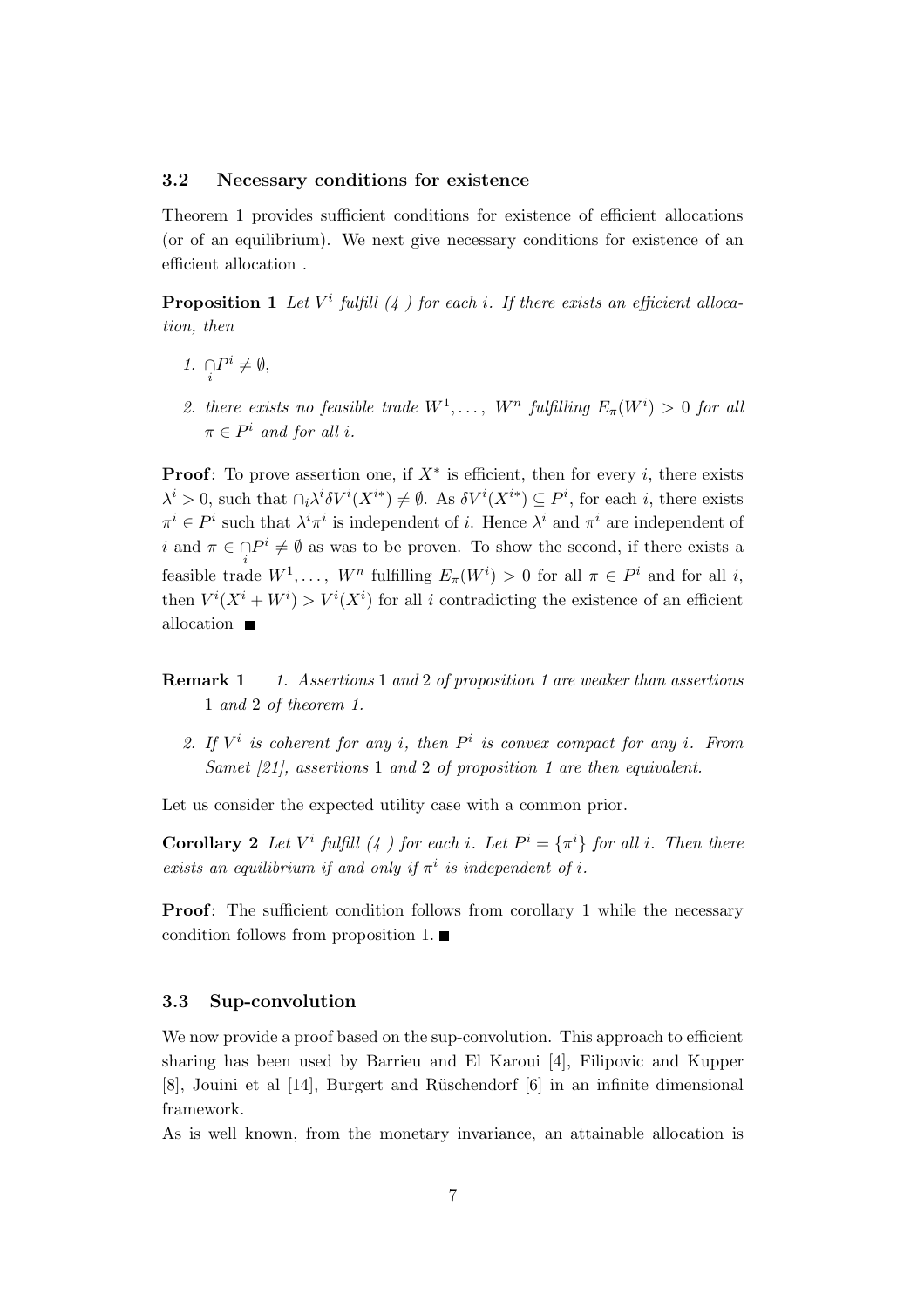Pareto optimal for aggregate endowment  $E$  if and only if it solves the following problem:

$$
\sup \sum_{i=1}^{m} V^i(X^i) \text{ subject to } \sum_{i=1}^{m} X^i = E.
$$

For  $X \in \mathbb{R}^k$ , let  $\Box_i V^i(X) = \sup \left\{ \sum_{i=1}^m X_i \right\}$  $i=1$  $V^i(X^i)$ ,  $\sum^m$  $i=1$  $X^i=X$  $\mathcal{L}$ be the sup-convolution of the  $V^i$ . Since  $V^i$  is finite for every  $i, \Box_i V^i(X) > -\infty$  and dom  $\Box_i V^i = \mathbb{R}^k$  if and only if  $\bigcap_i \text{dom } c^i = \bigcap_i P^i \neq \emptyset$ . In that case,  $\Box_i V^i$  is a monetary utility (the representative agent's utility when aggregate endowment is X) and  $\Box_i V^i$  and  $\sum_{i=1}^{m} c^i$  are conjuguate. Furthermore, from Rockafellar's theorem 16.4 [20], a

sufficient condition for existence of a Pareto optimum  $(X^1, \ldots, X^m)$  is that

$$
\lim_{i} \text{ dom } c^{i} = \bigcap_{i} \text{ri } P^{i} \neq \emptyset. \tag{8}
$$

We have thus proven that assertion 1 in theorem 1 implies assertion 4. Let us now show, that assertion 4 implies existence of an equilibrium without using a fixed point theorem.

Let us first remark that  $\pi \in \partial \Box_i V^i(X)$  iff  $\pi \in \bigcap_i \partial V^i(X^i)$  for any Pareto optimum  $(X^1, \ldots, X^m)$  associated with X. Indeed,

$$
\pi \in \partial \Box_i V^i(X) \text{ iff } \Box_i V^i(X) = \sum_{i=1}^m c^i(\pi) + E_{\pi}(X).
$$

Since  $\Box_i V^i(X) = \sum_{i=1}^m V^i(X^i)$  for any Pareto optimum  $(X^1, \ldots, X^m)$  associated with X and  $c^{i}(\pi) + E_{\pi}(X^{i}) - V^{i}(X^{i}) \geq 0$ , for all  $\pi \in \Delta$ , we obtain that  $V^i(X^i) = c^i(\pi) + E_{\pi}(X^i)$  for all *i*, equivalently,  $\pi \in \bigcap_i \partial V^i(X^i)$ .

Therefore, a pair  $((X^{*i})_{i=1}^m, p^*) \in A \times \mathbb{R}^k \setminus \{0\}$  is a contingent Arrow-Debreu equilibrium, when aggregate endowment is  $E$  iff

- 1.  $(X^{*i})_{i=1}^m$  is Pareto optimal,
- 2.  $p^* \in \lambda \partial \Box_i V^i(E)$  for some  $\lambda > 0$ ,
- 3.  $p^* \cdot X^{*i} = p^* \cdot E^i$  for all *i*.

As remarked by Filipovic and Kupper [8], given a Pareto optimum  $(X^1, \ldots, X^m)$ and any  $p \in \lambda \partial \Box_i V^i(E)$ , we have that  $(X^1 + p \cdot (E^1 - X^1), \dots, X^m + p \cdot (E^m (X^m), p$  is an equilibrium. Indeed,  $(X^1 + p \cdot (E^1 - X^1), \ldots, X^m + p \cdot (E^m - X^m))$ is Pareto optimal since

$$
\sum_{i=1}^{m} V^{i}(X^{i} + p \cdot (E^{i} - X^{i})) = \sum_{i=1}^{m} V^{i}(X^{i}) + \sum_{i=1}^{m} p \cdot (E^{i} - X^{i}) = \sum_{i=1}^{m} V^{i}(X^{i})
$$

since  $(X^1, \ldots, X^m)$  is attainable. By construction p fulfills assertion 2 and  $p \cdot (X^i + p \cdot (E^i - X^i)) = p \cdot E^i$  for all *i*.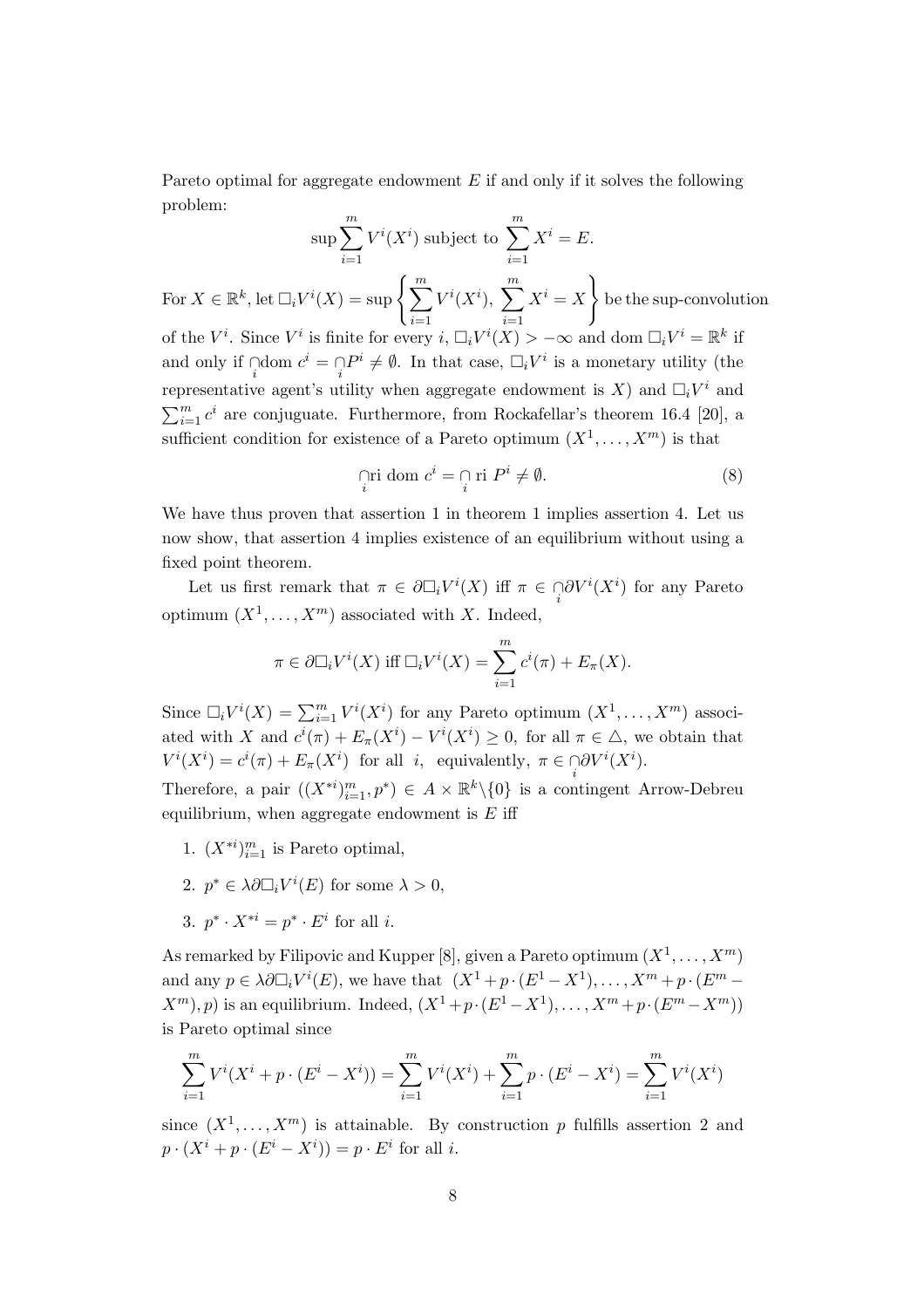## 4 Relation with equilibrium with short-selling

In this section, we provide an alternate proof of existence of an equilibrium based on equilibrium with short-selling techniques. We thus recall a number of standard concepts. We first define and characterize for monetaries utilities the useful (useless) trading directions. We next define the concept of weak noarbitrage price as a price giving strictly positive value to any useful and not useless vector. We finally show that HKPE is a concept of collective absence of arbitrage.

#### 4.1 Useful vectors

Let  $C \subseteq \mathbb{R}^k$  be a non-empty convex set. The asymptotic cone of C is the set

$$
\{W \in \mathbb{R}^k \mid X + \lambda W \in C, \text{ for all } X \in C \text{ and } \lambda \ge 0\}.
$$

Let V be a monetary utility and  $X \in \mathbb{R}^k$ . Let

$$
\widehat{Q}(X) = \{ Y \in \mathbb{R}^k \mid V(Y) \ge V(X) \}
$$

be the preferred set at X and let  $R(X)$  be its asymptotic cone. Since V is concave, by Rockafellar's theorem 8.7 in [20],  $R(X)$  is independent of X and will simply be denoted by R. It is called the set of *useful vectors* for V in the economic literature. We thus have

$$
R = \left\{ W \in \mathbb{R}^k \mid V(\lambda W) \ge V(0), \text{ for all } \lambda \ge 0 \right\}.
$$

The lineality space of  $V$  or set of useless vectors is defined by

$$
L = \{ W \in \mathbb{R}^k \mid V(\lambda W) \ge V(0), \text{ for all } \lambda \in \mathbb{R} \} = R \cap (-R).
$$

We first characterize R and L.

Proposition 2 We have

$$
R = \{ W \in \mathbb{R}^k \mid E_{\pi}(W) \ge 0, \text{ for all } \pi \in P \}
$$

$$
L = \{ W \in \mathbb{R}^k \mid E_{\pi}(W) = 0, \text{ for all } \pi \in P \}
$$

**Proof:** Let W fulfill  $E_{\pi}(W) \ge 0$  for all  $\pi \in P$ . Then

$$
V(\lambda W) = \min_{\pi \in P} E_{\pi}(\lambda W) + c(\pi) \ge \min_{\pi \in P} c(\pi) = V(0)
$$
 for all  $\lambda \ge 0$ 

which implies that  $W \in R$ . Conversely, let  $W \in R$ . Then

$$
V(\lambda W) \ge V(0)
$$
, for all  $\lambda \ge 0$ ,

hence  $E_{\pi}(\lambda W) + c(\pi) \ge V(0)$ , for all  $\lambda \ge 0$ ,  $\pi \in P$ . For a fixed  $\pi \in P$ , the map  $\lambda \to \lambda E_{\pi}(W)$  is bounded below, hence  $E_{\pi}(W) \geq 0$ . The other assertion is straightforward.

In the following subsections,  $R^i$  and  $L^i$  will denote respectively the set of useful and useless vectors for agent i.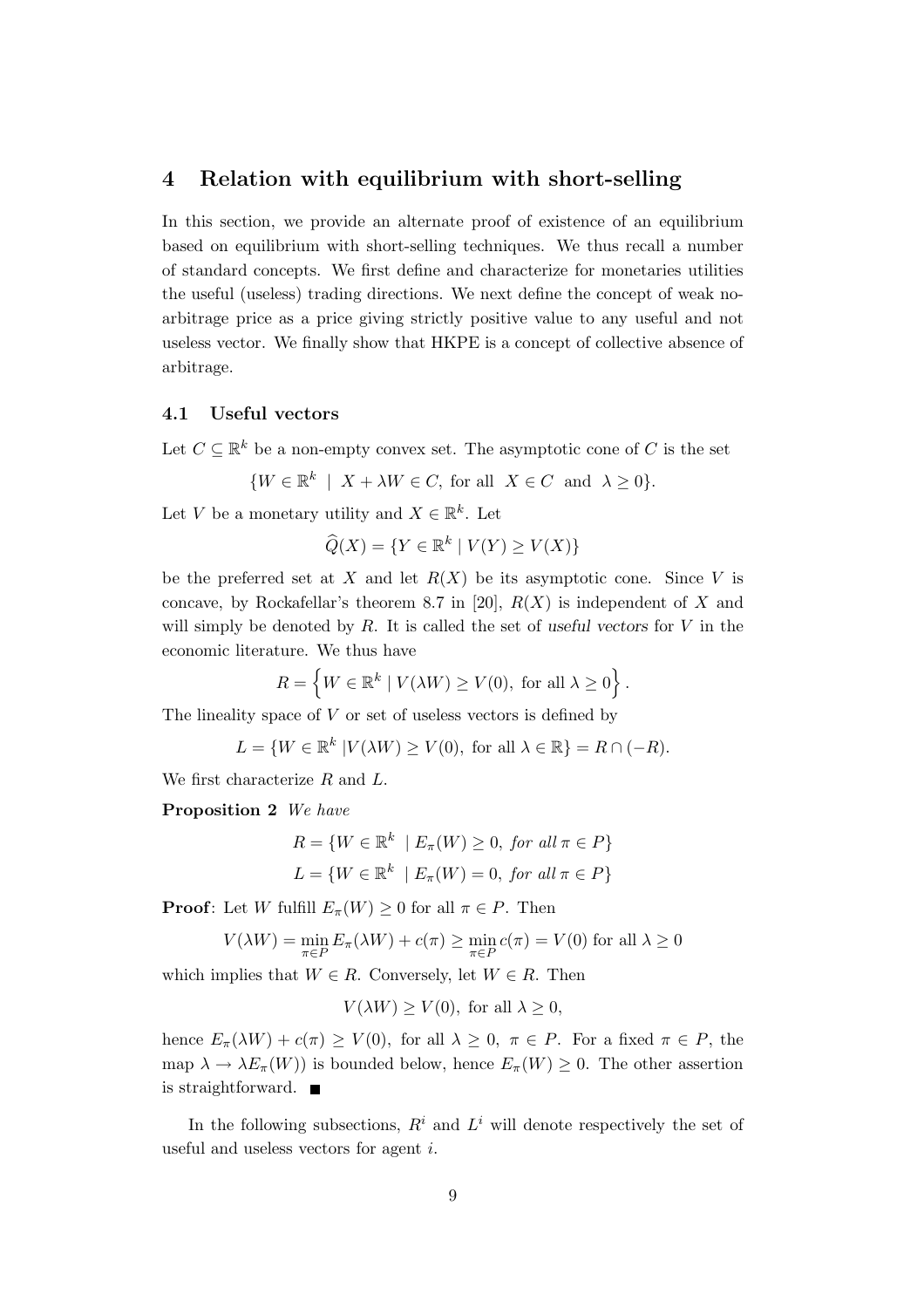#### 4.2 Concepts of absence of arbitrage

A no-arbitrage price for agent  $i$  is a price giving strictly positive value to any useful vector for i. As the existence of a no-arbitrage price for i is incompatible with the existence of a useless vector for  $i$ , we use a weaker no-arbitrage concept due to Werner [22].

**Definition 4** A price vector  $p \in \mathbb{R}^k$  is a " weak no-arbitrage price" for agent i if  $p \cdot W > 0$  for all  $W \in R^i \backslash L^i$ . A price vector  $p \in \mathbb{R}^k$  is a "weak no-arbitrage price" for the economy if it is a weak no-arbitrage price for each agent.

The polar of A is defined by  $A^0 = \{p \in \mathbb{R}^p \mid p \cdot X \leq 0, \text{ for all } X \in A\}.$ 

Let  $S_w^i$  denote the set of weak no arbitrage prices for i and  $\cap_i S_w^i$  the set of weak no arbitrage prices for the economy. We have:

**Proposition 3** Let  $V^i$  fulfill (4) for each i. Then

- 1.  $S_w^i = ri (R^i)^0 = cone \; ri \; P^i.$
- 2. The set of weak no arbitrage prices for the economy is  $\bigcap_i S_w^i = \text{cone } \bigcap_i r^i P^i$ .

**Proof:** From proposition 2,  $R^i = \{W \in \mathbb{R}^k \mid E_{\pi}(W) \geq 0$ , for all  $\pi \in P^i$ . From Allouch et al, lemma 2,  $S_w^i = \text{ri} - (R^i)^0$ . Therefore

$$
S_w^i = \text{ri} - (R^i)^0 = \text{ri cl cone } P^i = \text{ri cone } P^i = \text{cone ri } P^i,
$$
 (9)

the third and fourth equalities following from Rockafellar's [20] theorem 6.3 and corollary 6.6.1. Hence the set of weak no arbitrage prices for the economy is  $\bigcap_i S_w^i = \bigcap_i \text{cone}(\text{ri}P^i) = \text{cone} \bigcap_i \text{ri}P^i.$ 

We now turn to a concept of *collective absence of arbitrage*. introduced by Hart [12] which requires that any utility nondecreasing feasible trade be useless.

Definition 5 The economy satisfies the Weak No-Market-Arbitrage condition (WNMA) if  $\sum_i W^i = 0$  and  $W^i \in R^i$  for all i implies  $W^i \in L^i$ , for all i.

The following proposition follows directly from proposition 2.

**Proposition 4** Let  $V^i$  fulfill (4) for each i. Then the economy satisfies WNMA if there exists no feasible trades  $W^1, \ldots, W^n$  with  $E_\pi(W^i) \geq 0$  for all  $\pi \in P^i$ and all i with a strict inequality for some i and  $\pi \in P^i$ .

HKPE is therefore the same concept as WNMA.

Let us now prove theorem ??. Assertion 1 implies 5 follows from Allouch et al [1] theorems 4 and 5, assertion 4 implies 5 from the first welfare theorem. Assertion 4 implies 5 was proven in section 3.3.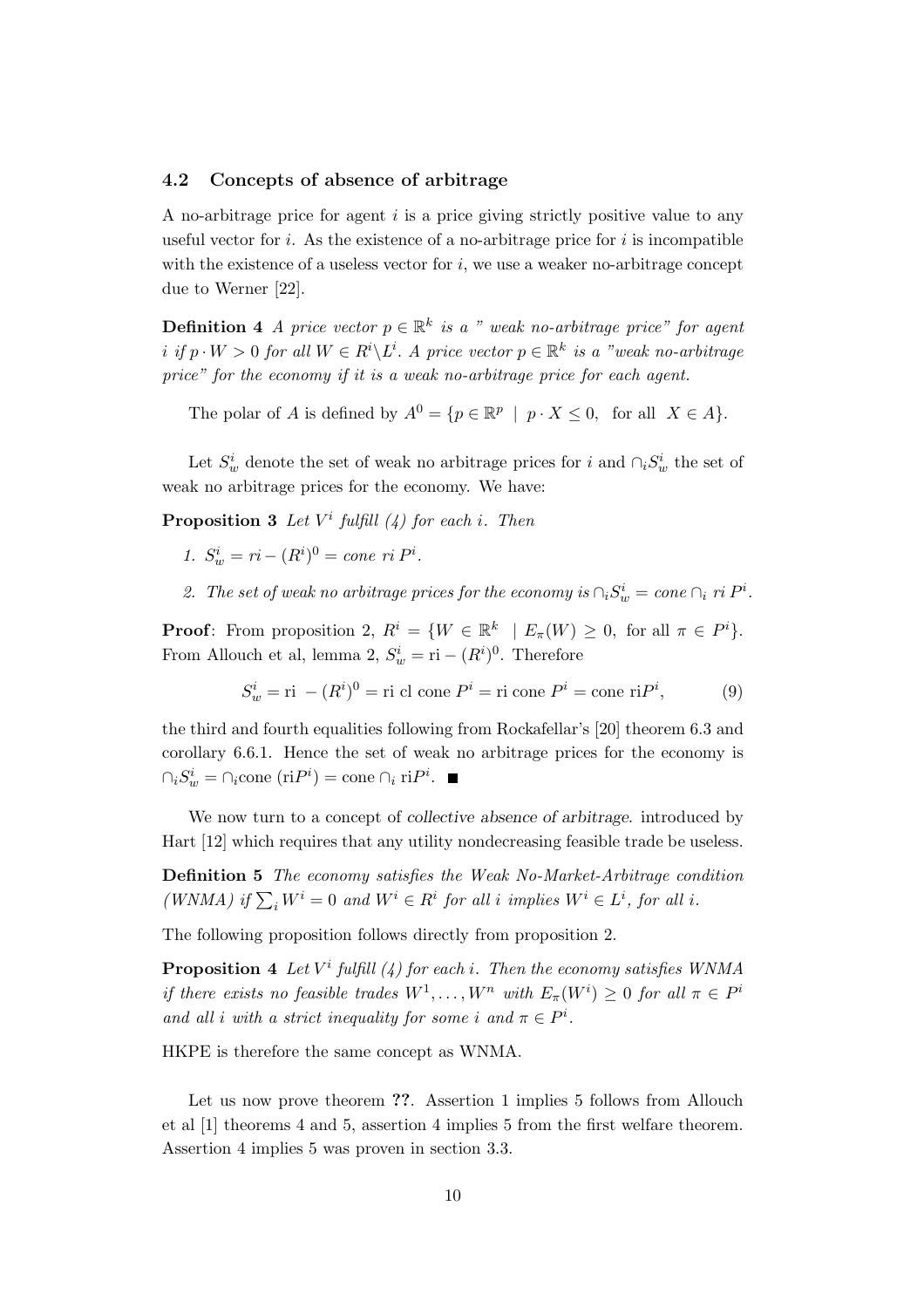# 5 Constraints on exchanges

#### 5.1 The model

Heath and Ku [13], Filipovic and Kupper  $[8]$  and Burgert and Rüschendorf  $[6]$ have considered constraints on exchanges when agents use measures of risk.

We now assume that trades are only possible in linear subspaces  $M^i$  $\mathbb{R}^k$ ,  $1 \leq i \leq k$ . Agent *i* has an endowment  $E^i \in M^i$  of contingent claims. The definitions of attainable, individual rational and Pareto optimal allocations and equilibria are extended by imposing the constraint that  $X^i \in M^i$  for all i. In particular, the set of constrained useful vectors for  $i$  is defined as

$$
R^{M^i} = \{ W \in M^i \mid V(\lambda W) \ge V(0), \text{ for all } \lambda \ge 0 \}.
$$

Therefore  $R^{M^i} = \{W \in M^i \mid E_\pi(W) \geq 0$ , for all  $\pi \in P\} = R^i \cap M^i$  where  $R^i$ is the unconstrained set of useful vectors for i.

#### 5.2 Weak no-arbitrage prices under constraints

In order to characterize weak no-arbitrage prices for this new economy, let us first characterize  $R_{M}^0$  the polar of the set of constrained useful vectors for *i*. From Rockafellar's corollary 16.4.2.,

$$
(R^{M^i})^0 = \text{cl}((R^i)^0 + (M^i)^{\perp})
$$

and from Rockafellar's theorem 6.3 and corollary 6.6.2.

ri 
$$
(R^{M^i})^0
$$
 = ri  $cl((R^i)^0 + (M^i)^{\perp})$  = ri  $((R^i)^0 + (M^i)^{\perp})$  = ri  $(R^i)^0 + (M^i)^{\perp}$ 

Using Rockafellar's corollary 6.6.2., we obtain that

$$
\bigcap_i S_w^i = \bigcap_i \text{ri } (R^{M^i})^0 = \bigcap_i (\text{ricone } P^i + (M^i)^{\perp}) = \bigcap_i \text{cone } (\text{ri} P^i + (M^i)^{\perp})
$$

hence,

$$
\cap_i S_w^i \neq \emptyset \text{ iff } \cap_i \text{cone } (\text{ri}P^i + (M^i)^{\perp}) \neq \emptyset \tag{10}
$$

Since (10) is positively homogeneous, let  $H = \{m \in \mathbb{R}^k \mid \sum_j m_j = 1\}$ . The set of weak no-arbitrage price is non empty if and on if there exists  $\mu \in H$  such that

$$
\mu=\lambda^i\pi^i+m^i_\perp
$$

with  $\pi^i \in \mathbf{r}$  and  $\lambda^i > 0$  and  $m^i_{\perp} \in (M^i)^{\perp}$ . The vector  $\mu$  may be interpreted as a signed measure and we have

$$
E_{\mu}(X^{i}) = \lambda^{i} E_{\pi^{i}}(X^{i}), \text{ for all } X^{i} \in M^{i} \text{ and } i
$$
 (11)

with  $\pi^i \in \text{ri}P^i$ ,  $\lambda^i > 0$ . Hence the restriction of  $\mu$  to  $M^i$  is a non-negative measure proportionnal to a prior in the relative interior of  $P<sup>i</sup>$ . Furthermore,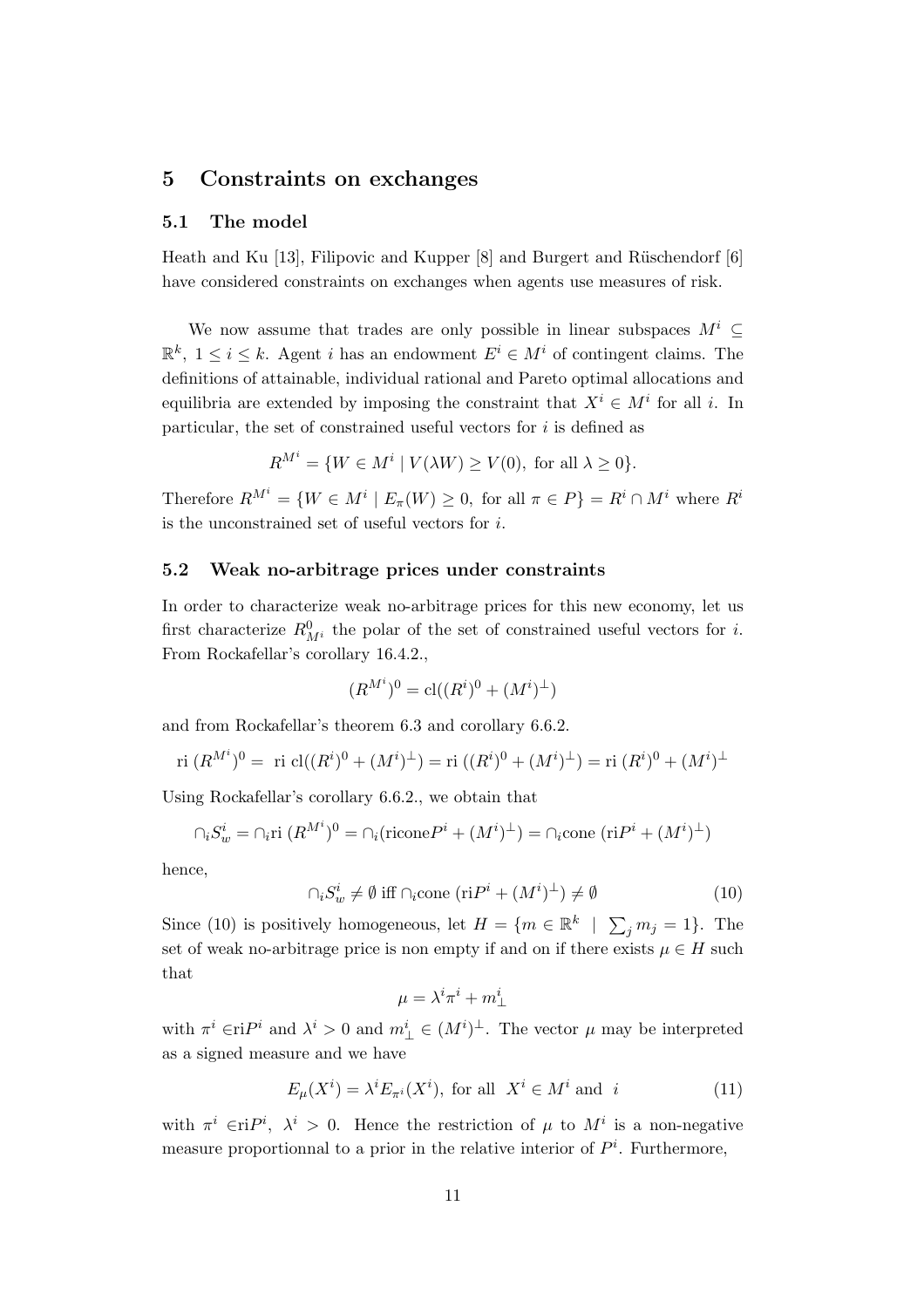- $\bullet$  if agent *i* can trade the riskless asset or equivalently if constants belong to  $M^i$ , then  $\lambda^i = \langle \mu, 1 \rangle = 1$ .
- If all agents can trade the riskless asset, then  $\lambda^i$  is independent of i. (11) may be rewritten as: there exists a signed measure  $\mu$  and probabilities  $\pi^{i}$ in the relative interior of  $P<sup>i</sup>$  for each agent such that

$$
E_{\mu}(X^{i}) = E_{\pi^{i}}(X^{i}), \text{ for all } X^{i} \in M^{i} \text{ and } i
$$
 (12)

- If all agents can trade the riskless asset and if  $M^i = \mathbb{R}^k$  for some *i*, then  $\mu$  is a probability measure and (11) holds true.
- **Remark 2** 1. Condition (10) is equivalent to the WNMA condition: there exists no feasible trade  $W^1, \ldots, W^n$ , with  $W^i \in M^i$  for all i and  $E_\pi(W^i) \geq$ 0 for all  $\pi \in P^i$  and all i with a strict inequality for some i and  $\pi \in P^i$ .
	- 2. The condition  $\mu = \lambda^i \pi^i + m^i_{\perp}$  for all i is very similar to the condition one obtains when writing the no-arbitrage condition for finite financial markets with constraints on portfolios.

Let us summarize the results obtained in a proposition:

**Proposition 5** Let  $V^i$  fulfill (4) and agent's i trading set be the subspace  $M^i$ for each i. Then the following are equivalent:

- 1. there exists a signed measure  $\mu$  and positive constants  $\lambda^i$  and probabilities  $\pi^i \in riP^i$  such that (11) holds true,
- 2. there exists no feasible trade  $W^1, \ldots, W^n$ , with  $W^i \in M^i$  for all i and  $E_{\pi}(W^{i}) \geq 0$  for all  $\pi \in P^{i}$  and all i with a strict inequality for some i and  $\pi \in P^i$ . Any of the previous assertions implies the existence of efficient allocations

or of an equilibrium.

We next two examples show that we cannot dispense with the constants  $\lambda_i$  in (11) even if some agent is unconstrained contradicting Heath and Ku's proposition 5.1 and corollary 5.1.

### Example 1

There are two states and three agents. Each agent has a unique probability over states: agent 1 has probability  $\pi^1 = (\frac{1}{4}, \frac{3}{4})$  $(\frac{3}{4}), \text{ agent } 2 \text{ probability } \pi^2 = (\frac{3}{4}, \frac{1}{4})$  $\frac{1}{4}$ ) and agent 3, probability  $\pi^3 = (1, 0)$ . Assume that the trading sets are  $M^1 = \{X^1 =$  $(x^1, x^1) \mid x^1 \in \mathbb{R}$ ,  $M^2 = \{X^2 = (x^2, -x^2) \mid x^2 \in \mathbb{R} \}$ ,  $M^3 = \{X^3 = (x^3, 0) \mid X^2 = (x^2, -x^2) \mid x^2 \in \mathbb{R} \}$  $x^3 \in \mathbb{R}$ . There exists a Pareto equilibrium) since  $R^{M^1} = \{W^1 = (w, w) \mid w \geq 0\}$ 0,  $R^{M^2} = \{W^2 = (w, -w) \mid w \ge 0\}$  and  $R^{M^3} = \{W^3 = (w, 0) \mid w \ge 0\}$  and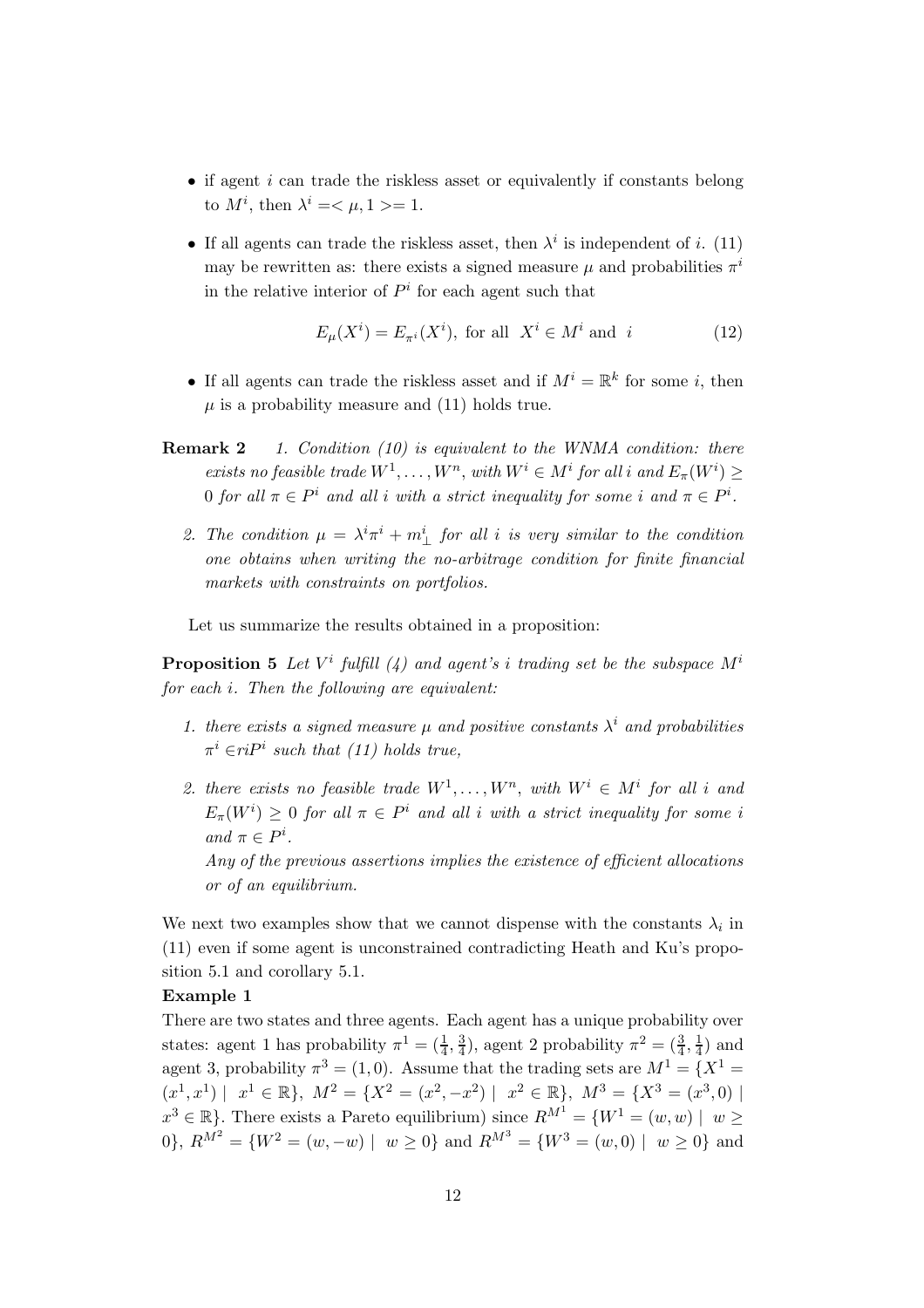$\sum_i W^i = 0$  implies  $W^i = 0$  for all i. But there exists no solution  $\mu = (\mu_1, \mu_2)$ to the following system:

$$
E_{\mu}(X^{1}) = (\mu_{1} + \mu_{2})x^{1} = E_{\pi^{1}}(X^{1}) = x^{1}, \text{ for all } x^{1} \in \mathbb{R},
$$
  
\n
$$
E_{\mu}(X^{2}) = (\mu_{1} - \mu_{2})x^{2} = E_{\pi^{2}}(X^{2}) = 1/2x^{2}, \text{ for all } x^{2} \in \mathbb{R},
$$
  
\n
$$
E_{\mu}(X^{3}) = \mu_{1}x^{3} = E_{\pi^{3}}(X^{3}) = x^{3}, \text{ for all } x^{3} \in \mathbb{R}.
$$

since the first and the third equations imply  $\mu_1 = 1$ ,  $\mu_2 = 0$  which is incompatible with the second equation.

#### Example 2.

There are three agents. The state space and the probabilities are as in Example 1 as well as the trading sets of agents 1 and 2. The trading set of agent 3 is  $M^{3} = \mathbb{R}^{2}$ . Hence,  $R^{M^{3}} = \{W^{3} = (w_{1}^{3}, w_{2}^{3}) | w_{1}^{3} \ge 0\}$ . As in the previous example, the WNMA condition is fulfilled. However, there exists no solution  $\mu = (\mu_1, \mu_2)$  to (11) with  $\lambda^i = 1$  for all *i*.

#### Example 3.

This last example provides a counter-example to Heath and Ku's corollary 5.2. The agents have the same trading set which contains the riskless asset but the intersection of the sets of priors is empty. The state space and the probabilities are as in Example 1, the trading sets are  $M^1 = M^2 = M^3 = \{(x, x) \mid x \in \mathbb{R}\}.$ Here  $R^{M^1} = R^{M^2} = R^{M^3} = \{(w, w) \mid w \ge 0\}$ . Hence, the condition is fulfilled but  $\cap_i P^i = \emptyset$ .

#### 5.3 Sup-convolution and constraints

Assuming to simplify that agents can all trade the riskless asset, let us return to the inf-convolution's approach. Define for each  $i$ 

$$
V^{M^i}(X) = \begin{cases} V^i(X) & \text{if } X \in M^i \\ -\infty, & \text{otherwise} \end{cases}
$$
 (13)

The function  $V^{M^i}: \mathbb{R}^k \to \mathbb{R} \cup \{-\infty\}$  is concave, upper semi-continuous, cash invariant but fails to be monotone. We may still use duality methods but the domain of the conjuguate function is larger than the probability simplex. Let  $m \in \mathbb{R}^k$  and

$$
c^{M^i}(m) = \sup_{X \in \mathbb{R}^k} V^{M^i}(X) -  = \sup_{X \in M^i} V^{M^i}(X) -  \tag{14}
$$

be the conjuguate of  $V^{M^i}$ . Clearly we have

$$
c^{M^i}(m+m^\perp) = c^{M^i}(m), \text{ for all } m^\perp \in (M^i)^\perp \tag{15}
$$

From the cash invariance of  $V^{M^i}$ , we also have

$$
c^{M^i}(m) = \sup_{X \in M^i, a \in \mathbb{R}} V^{M^i}(X) - \langle m, X \rangle + a(1 - \langle m, 1 \rangle)
$$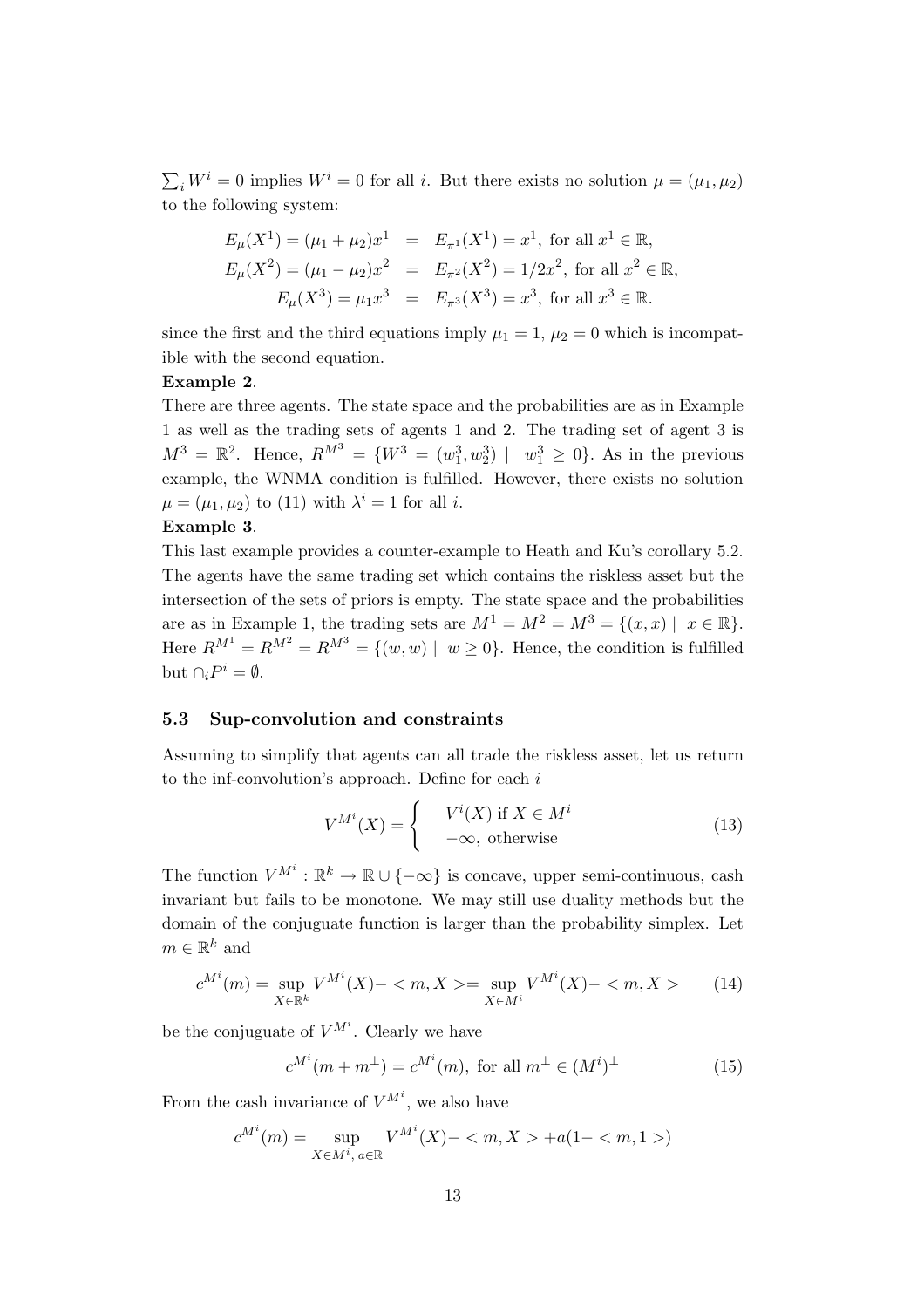therefore  $c^{M^i}(m) = \infty$  if  $1 \neq m, 1 >$ . Defining  $H = \{m \in \mathbb{R}^k \mid \sum_j m_j = 1\},\$ we thus have that dom  $c^{M^i} \subseteq H$ . For  $m \in P^i$ ,  $c^{M^i}(m) \leq c^i(m) < \infty$ . Hence

$$
\text{dom } c^{M^i} = (P^i + (M^i)^{\perp}) \cap H
$$

The function  $\Box_i V^{M^i} < \infty$  if and only if  $\bigcap_i$  dom  $c^{M^i} = \bigcap_i (P^i + (M^i)^{\perp}) \cap H \neq \emptyset$ . In that case, since  $\Box_i V^{M^i} > -\infty$  on  $\sum_i M^i$ , dom  $\Box_i V^{M^i} \neq \emptyset$  and  $\Box_i V^{M^i}$  is proper, hence  $\Box_i V^{M^i}$  and  $\sum_{i=1}^m c^{M^i}$  are conjuguate. From Rockafellar's theorem 16.4 [20], a sufficient condition for existence of a Pareto optimum  $(X^1, \ldots, X^m)$ is that

$$
\bigcap_{i} \text{ri dom } c^{M^{i}} = \bigcap_{i} \left( \text{ri } (P^{i}) + (M^{i})^{\perp} \right) \cap H \neq \emptyset. \tag{16}
$$

We are thus back to the weak no-arbitrage condition (10).

# References

- [1] Allouch, N., C. Le Van and F.H. Page : The geometry of arbitrage and the existence of competitive equilibrium, Journal of Mathematical Economics 38, 373-391.
- [2] Artzner P., F. Delbaen, J. M. Eber and D. Heath (1999): Coherent measures of risk, Mathematical Finance 9, 203-228.
- [3] Aubin, J.P. (1982): Mathematical Methods of Game and Economic Theory, North Holland .
- [4] Barrieu P. and N. El Karoui (2005), Inf-convolution of risk measures and optimal risk transfer, Finance and Stochastics 9, 269-298.
- [5] Brown, D.J. and J. Werner, (1993), Arbitrage and Existence of Equilibrium in Infinite Asset Markets , Review of Economics studies, 62, pp.101-114.
- [6] Burgert C. and L. R¨uschendorf (2006), On the optimal risk allocation problem, Statistics and Decisions 24 , 153-171.
- [7] Dana, R.A., C. Le Van, and F. Magnien (1999): On the different notions of arbitrage and existence of equilibrium, Journal of Economic Theory 86, 169-193.
- [8] Filipovic D.and M. Kupper (2006), Equilibrium Prices for monetary utility functions, working paper, Mathematics institute, Munich.
- [9] Föllmer H. and A. Schied (2004): Stochastic finance. An introduction in discrete time, De Gruyter editor, Berlin.